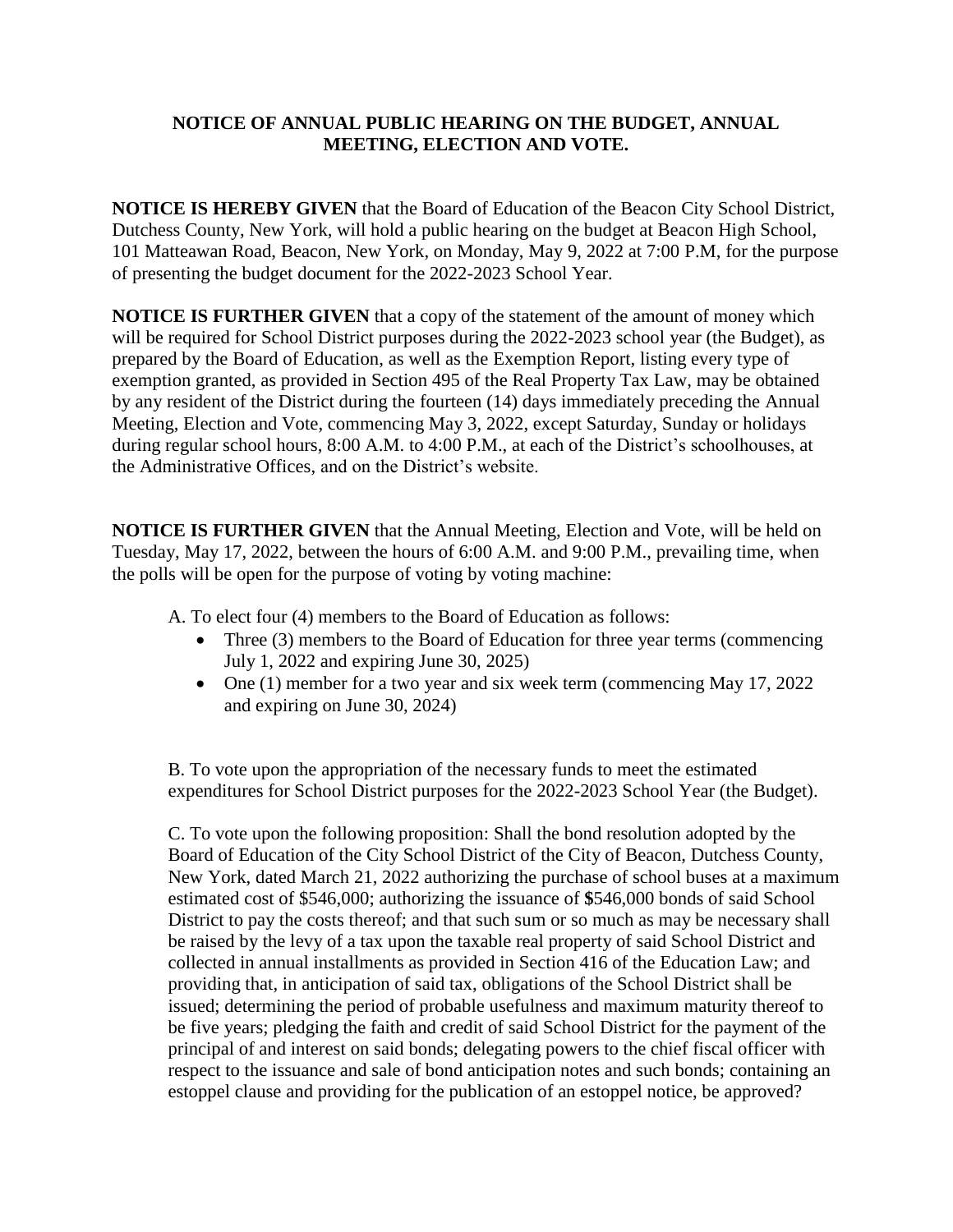D. To vote upon the following proposition: Shall the Board of Education of the Beacon City School District be authorized to establish a capital reserve fund, to be known as the "2022 Facilities Capital Reserve Fund," for the purpose of appropriating sufficient funds necessary for the purpose of financing, in whole or in part, the cost of capital expenditures, including but not limited to: the construction and reconstruction of additions, renovations, refurbishments, replacements and/or repairs to its facilities, including original furnishings, equipment, machinery, apparatus, appurtenances and incidental improvements and expenses in connection therewith; as well as and to plan for future District-wide capital improvement projects and expenditures, in the ultimate amount not to exceed \$15,000,000 over a probable term of ten (10) years; and that such amount shall be raised from the unexpended and unencumbered general fund balance and such other available funds, of the Beacon City School District?

E. To vote on any other proposition legally proposed.

**NOTICE IS FURTHER GIVEN** that for the purposes of voting, the School District has been divided into two (2) election districts and that an accurate description of the boundaries of these school election districts is on file and may be inspected at the Office of the District Clerk on weekdays when school is in session, during regular work hours, 8:00 A.M. to 4:00 P.M., at the Administrative Offices, 10 Education Drive, Beacon, New York.

**NOTICE IS FURTHER GIVEN** that the 2022 Annual Meeting, Election and Vote, will be held at the following polling places in the School Election Districts hereinafter set forth;

## **SCHOOL ELECTION DISTRICT NO. 1 POLLING LOCATION: BEACON HIGH SCHOOL**

| <b>Description:</b> | First Ward, First and Second Districts          |
|---------------------|-------------------------------------------------|
|                     | Second Ward, First, Second, and Third Districts |
|                     | Third Ward, First, Second and Third Districts   |
|                     | Fourth Ward, First and Second Districts         |

## **SCHOOL ELECTION DISTRICT NO. 2 POLLING LOCATION: GLENHAM ELEMENTARY SCHOOL**

**Description:** Bounded on the north and east by Wappingers Central School District No. 1, Towns of Wappinger, Poughkeepsie, Fishkill, East Fishkill and LaGrange in Dutchess County and the towns of Kent and Philipstown in Putnam County; south by the common town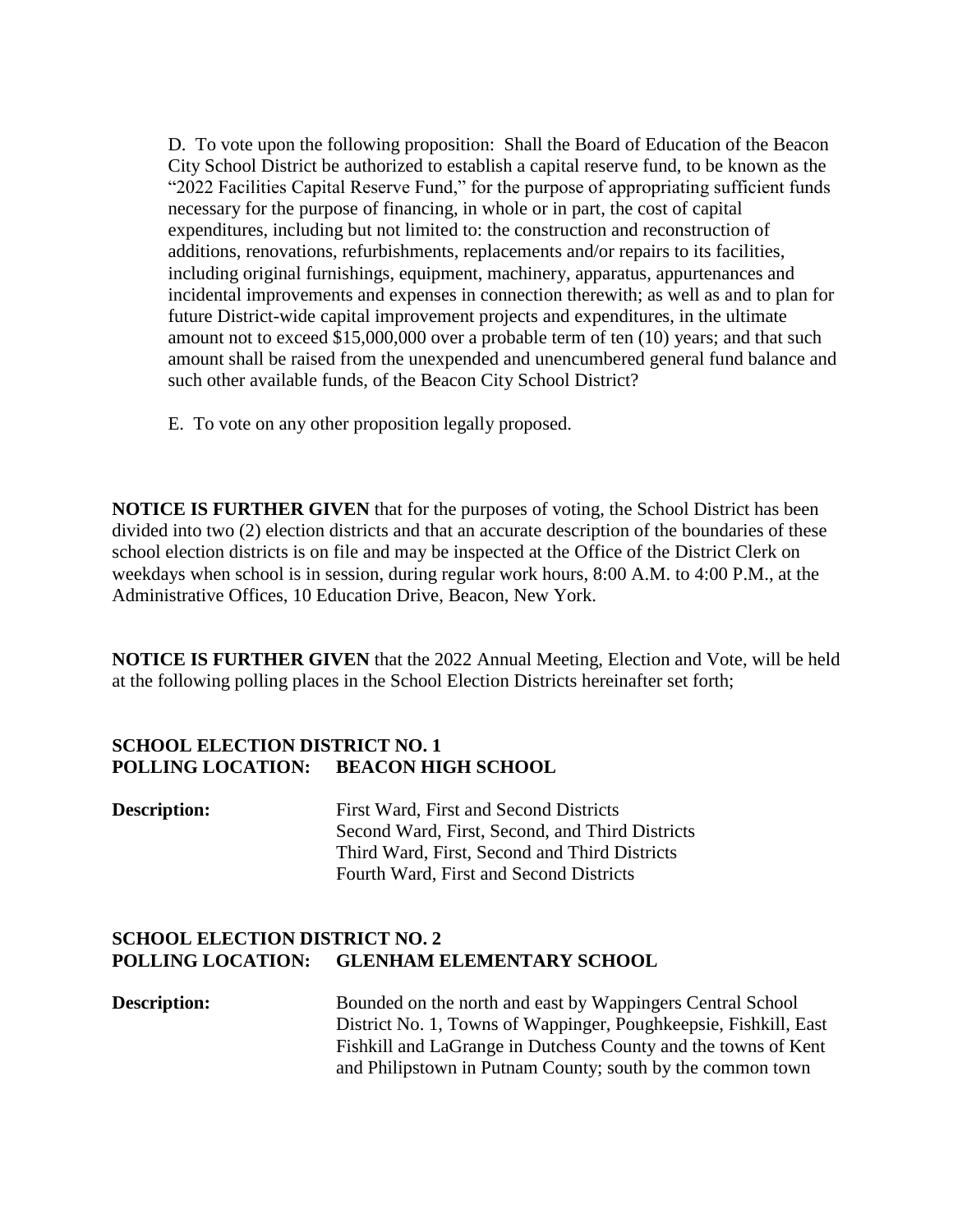line of the Towns of Fishkill and Wappinger and west by the Hudson River.

Bounded on the north by the common town line of the of Fishkill and Wappinger, east by Wappinger Central School District No. 1 in the Towns of Wappinger, Poughkeepsie, Fishkill, East Fishkill and LaGrange in Dutchess County and the Towns of Kent and Philipstown in Putnam County and Union Free School District No. 3, Town of Fishkill, south by Beacon City line and west by Hudson River.

Bounded northerly by former Common School District No. 4 in the Town of Fishkill and Wappinger, easterly by Central School District No. 1 in the Towns of Wappinger, Poughkeepsie, Fishkill, East Fishkill and LaGrange in Dutchess County and the Towns of Kent and Philipstown in Putnam County and Central School District No. 1 in the Towns of Philipstown and Putnam Valley in Dutchess County; southerly by Central School District No. 1 in the Town of Philipstown and Putnam Valley in Putnam County and the Town of Fishkill in Dutchess County; westerly by the Hudson River and the City of Beacon being the former Union Free School District No. 3 of the Town of Fishkill.

**NOTICE IS FURTHER GIVEN** that petitions for nominating candidates for the office of member of the Board of Education must be filed with the District Clerk by no later than 5:00 P.M. on the 20th day preceding the Annual Meeting, Election and Vote Wednesday, April 27, 2022. Such petitions must be signed by at least one hundred (100) qualified voters of the District , shall state the name and residence address of each signer and the name and residence address of the candidate. Petition forms may be obtained at the Office of the District Clerk on weekdays when school is in session, during regular business hours, 8:00 A.M. to 4:00 P.M. or they can be downloaded from the district website.

**NOTICE IS FURTHER GIVEN** that the Board of Education of the Beacon City School District, Dutchess County, New York, has fixed Tuesday, May 3, 2022, at the Administrative Offices, 10 Education Drive, Beacon, New York, as the date on which the Board of Registration of said School District will meet between the hours of 1:00 P.M. and 5:00 P.M., prevailing time, for the purpose of preparing the register of the School District for each election district for the Annual Meeting, Election and Vote, to be held on Tuesday, May 17, 2022, at which time any person shall be entitled to have his/her name placed upon such register if known or proven to the satisfaction of the registrars to be then or thereafter entitled to vote. Persons whose registration to vote with the County Board of Elections is current, pursuant to Article 5 of the Election Law, shall be qualified to vote without further registering with the School District's Board of Registration, as well as all persons who shall have previously registered for any annual or special